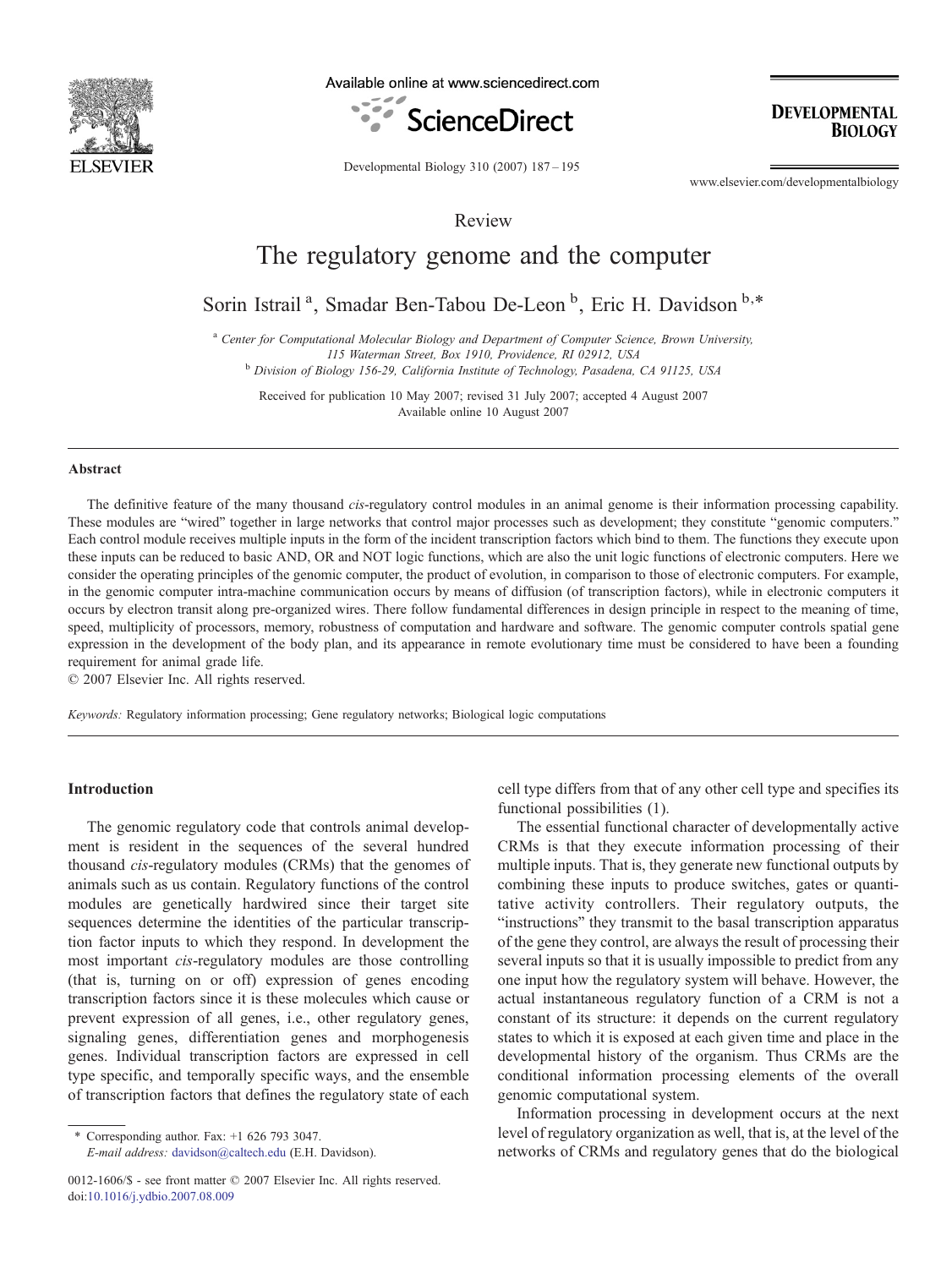"jobs" of development, such as specification of territorial fate, interpretation of signals, installation of self-limiting or periodic functions, and so forth. Development is intrinsically a process of change in regulatory state in space and time, every step of which devolves from and involves regulatory information processing; the very condition for the existence of development is the genomically encoded information processing system.

The comprehensive analysis of the logic functions of cisregulatory modules on the one hand (see for example, [Yuh et al.,](#page-8-0) [2001, 2004, 2005\)](#page-8-0) and of the topology of gene regulatory networks on the other hand [\(Davidson, 2006](#page-8-0)) brings us to the era where we can examine the intrinsic nature of the genomic information processing system. Gene regulatory networks display the exact interactions among regulatory and signaling genes which are responsible for establishing the regulatory state in each cell type, at the developmental times to which the networks pertain. Thus they provide us with exact pathways of causality between the A's, C's, G's and T's of the static regulatory genome and the generation of novel regulatory states as development progresses. These pathways all include cisregulatory and network information processing, which can be considered as computational logic operations. The genomic computer has been assembled step-wise during evolution and in any given modern animal is a complex of older and more recently altered regulatory structures [\(Davidson and Erwin,](#page-8-0) [2006\)](#page-8-0). It is illuminating to consider the biological computational machine in the terms usually applied to manmade computation devices. Here we first examine briefly the nature of some basic information processing functions that both our computers and the genomic computer carry out and then compare diverse aspects of the means of computation.

## Fundamentals of information processing

We begin with elementary logic functions which CRMs execute and which computers also execute. A CRM can be decomposed into elementary subcomponents each of which carries out some specific basic function, and many cisregulatory functions can be reduced to Boolean truth tables ([Istrail and Davidson, 2005\)](#page-8-0). A CRM is thus a conditional information processing device that can be compared to a typical computer circuit. Among the elementary CRM subcomponents are those which execute the basic logic functions. A common and basic example is the AND function. If a part of a CRM has sites for two transcription factors, and its output is conditional on both being present, then this part of the CRM in fact operates as an "AND" gate: it performs the logical operation of "conjunction" since it responds only when both of its inputs are active. This condition might obtain where two non-coincident spatial domains of transcription factor expression overlap or when a temporal and a spatial domains overlap (for many examples see [Davidson, 2006; Istrail and Davidson, 2005\)](#page-8-0). For instance several Drosophila CRM that respond both to anterior/posterior stripes of gene expression and to dorsal/ ventral transcriptional cues and operate where they intersect are of this class (op. cit.). The consequence is definition of new spatial subdomains. If on the other hand a part of a CRM requires for activity that at least one of two inputs be present, then it acts as an "OR" gate; that is, it performs the logical operation of "disjunction" since it responds to some extent when either of its two inputs is present. In development many OR gates function additively in that the output is the sum of the two inputs, but either one suffices for some activity. These gates are very commonly seen in differentiation genes where diverse transcriptional drivers each contribute to the output level of expression, as for instance in muscle contractile genes or pancreatic endocrine genes (op. cit.). AND and OR are two of the basic operations of mathematical logic. The third basic logic operation is the negation, "NOT," which acts as a switch: when the repressor is present and the input is therefore "on," it outputs "off," transcriptional silence, and vice versa: when the input is "off" it outputs "on." This formalization applies to CRM functions that include active transcriptional repressors as inputs. These three logic operations are universal: all other logical operations, viewed as mathematical functions, can be obtained by suitable combinations of AND, OR and NOT, a principle adapted to computational devices by [von Neumann](#page-8-0) [\(1958\)](#page-8-0).

[Fig. 1](#page-2-0) describes several elemental logic computations in the different languages of electronics, logics, cis-regulatory function and biochemical assembly. These four representations of the AND logic operation are given in [Fig. 1](#page-2-0), Part 1. The electronic diagram is represented on the left, i.e., the customary diagram of an AND gate in electronic computers. A Boolean truth table of the AND function is shown next to it. It has two inputs  $(I)$  represented in the first two columns, and the third is the output column; each row shows the output value for the corresponding values of the inputs. A CRM diagram of such an AND logic processor is then presented: it has two transcription factor inputs binding to the CRM, and the output is active only when both inputs are present; otherwise the output is just "background." A biochemical way of looking at the same processor is shown in the diagrams on the right. First is a "device" part, which is a physical representation of how such an AND operator might work in a CRM. In this particular case the biochemical reason for this mode of function is that the cofactor which actually activates the basal transcription apparatus requires both DNA-binding transcription factors to be present in order for it to bind in the CRM. Of course, the same input– output behavior might be implemented with various different biochemistries. Possible outputs of a cis-regulatory AND processor are shown in two ways: as a spatial specification of expression only where two non-coincident inputs overlap (as above); second, as a quantitatively measured output, as would be seen in a graphical representation of expression measurements in which removal of either input decreases output to background (for a real life example, see [Yuh et al., 2002\)](#page-8-0).

In Part 2 of [Fig. 1](#page-2-0) we present four equivalent representations of an additive OR logic operation. Electronic and mathematical logic diagrams are given on the left followed by the CRM diagram for such an OR logic function, indicating two transcription factors binding to the CRM. There is an output when either of these inputs is present (valued at "1" in the table), additive when both are present (valued at "2" in the table). The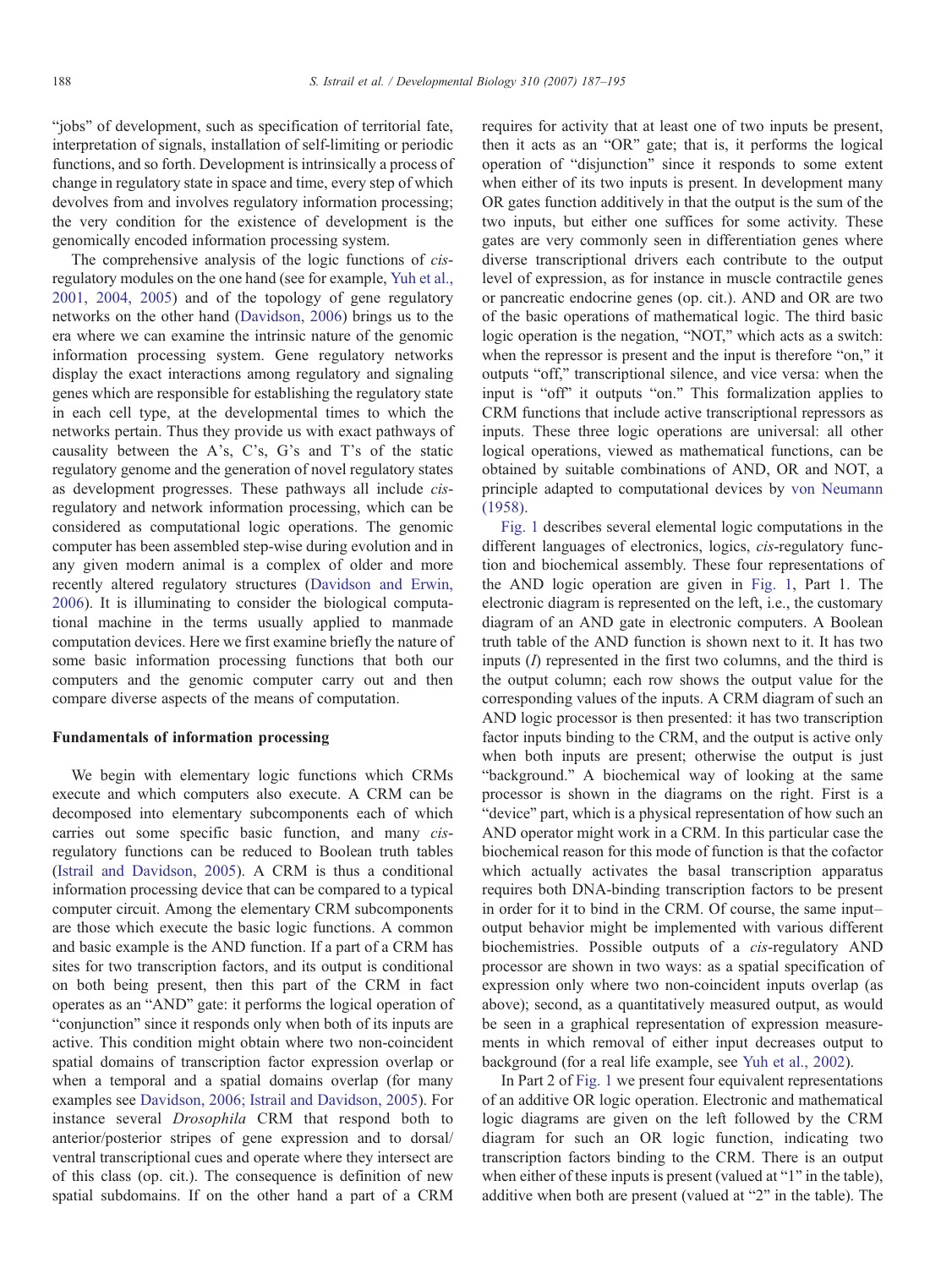<span id="page-2-0"></span>

Fig. 1. Basic logic operations executed by computers and *cis-regulatory modules. Part 1, AND logic*; Part 2, OR logic; Part 3, NOT logic; Part 4, compound logic. See text for explanation and discussion.

"device" part of the diagram at the right provides a physical representation of how such an OR device might work in a CRM: here, as symbolized by the curved arrows, one of the factors stimulates transcription by activating an element of the basal transcription apparatus, the other by affecting chromatin state (e.g., see [Stathopoulos and Levine, 2002](#page-8-0)). The "measured output" might appear as shown on the right; compare the AND processor in Part 1.

In Part 3 of Fig. 1 are equivalent representations of a NOT logic operation, the customary diagram for NOT processors in electronic computers on the left, followed by the mathematical logic table of the NOT function. In gene regulation this is the function of transcriptional repressors, which act as NOT operators: when repressors are present, output is absent; when repressors are absent output is not absent. In Part 4 is shown a CRM function which is a combination of a NOT processor and an activating input; as shown in an earlier study [\(Istrail and](#page-8-0) [Davidson, 2005\)](#page-8-0), CRMs in general execute compound operations, which are composed of multiple logic operations. The case considered in Fig. 1, Part 4 is commonly observed in signal-mediated transcriptional control. In a cell receiving the signal an "effector" transcription factor transduces the signal and acts as a gate, allowing a positively acting transcription factor binding in the same CRM (driver) to turn on the basic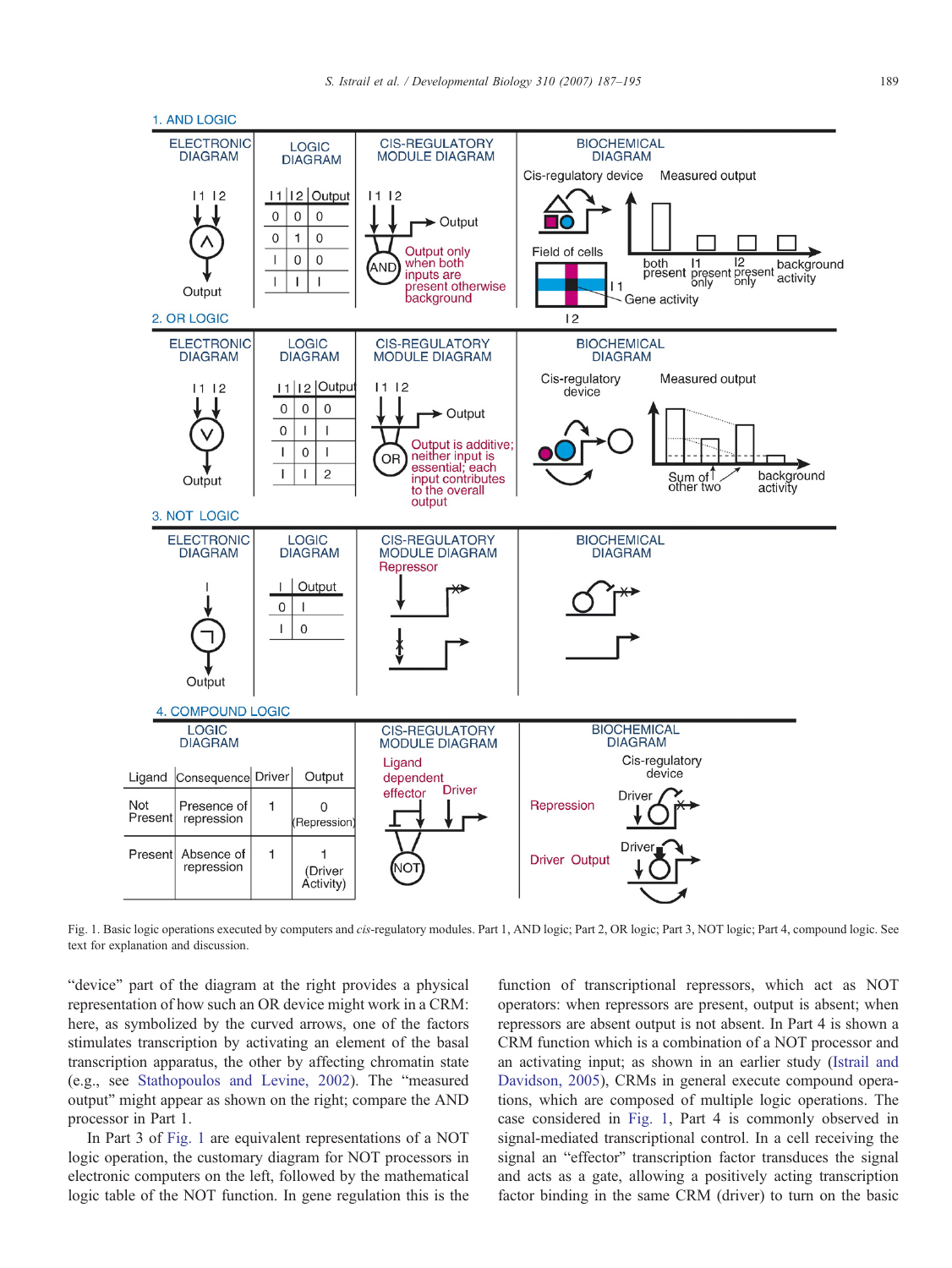transcriptional apparatus. But in a cell not receiving the signal, the same effector is an obligate, dominant repressor. The signal response system thus acts as a toggle switch ([Barolo and](#page-8-0) [Posakony, 2002; Istrail and Davidson, 2005](#page-8-0)). On the left we deconstruct this type of response element and show that it includes a NOT logic operator (black box).

This view of CRM as a combination of multiple logical gates defines what we mean in stating that CRMs function as information processing devices. Gene regulatory networks consist of assemblies of CRMs and the regulatory and other genes they control. Since such networks are assemblies of primary information processing devices, their operation can be compared to that of manmade computing machines. In principle, the genomic computers that control development could carry out all computations because they execute combinations of AND, OR and NOT computations.

#### Properties of the genomic computational system

Considering the genome as a whole and the complete life cycle, the developmental information processing complexity of the genomic computer can be crudely approximated as follows. We take the sum total of the regulatory linkages in all the gene networks which control cell function, integrating over the whole life cycle and all cell types which arise therein, multiplied by the number of cells per type. For each cell type there are at least  $10^4$  genes that must be regulated. If there are  $10^{12}$  cells in a human, there are  $10^{16}$  regulatory performances required on cis-regulatory modules that on the average each may utilize 4–8 diverse inputs. It is interesting to consider the design principles of this enormous device, with reference to those of the large computers that we ourselves build.

## Diffusion vs. wires: the electronic computer and the regulatory genome

In the genomic computer processors of any given gene regulatory networks are linked by diffusion. Here is one of the most profound differences between the electronic computer and the genomic regulatory system. Compared to the one way, directed transfer of information in metal wires, diffusion of transcription factors is slow and probabilistic, and its rate is dependent on concentration, temperature, shape and mass. A typical rate constant for transcription factor diffusion is  $\sim$ 100  $\mu$ m<sup>2</sup>/s, orders of magnitude slower than the rate of transit of electrons in a metallic conductor. Successful transcription factor interactions with their target site sequences depend on stereochemical intercalation into the DNA double helix and formation of chemical bonds between the protein side chains and bases in the target site DNA. But this occurs only after probabilistic tests of many alternative possibilities as the factor diffuses along the DNA molecule, not on pre-wired linkages. In computer science the least efficient, "brute force" programs are those that do all possible combinations and ex post facto select what gives the desired answer. But in that diffusion is a random walk process, it has exactly this property. Nonetheless there are no systems more fail-safe than the developmental systems that operate by means of diffusion: the "safety net" in animal cell nuclei devolves from the large number of transcription factor molecules of each molecular species in a relatively small volume, and from virtual insensitivity to the exact time it takes for any one of these molecules to dock at its target cis-regulatory sequence.

# Time and synchrony: the electronic computer and the regulatory genome

The basic design principle of electronic computers is the synchronization of every elementary operation to a single pulsing clock. This clock operates at very high rates, and the efficacy of the computer depends on its precision. This principle is entirely irrelevant to the genomic information processing system. The genomic computer has no rigid temporal synchrony, in that it consists of a large number of independent cis-regulatory information processors, each with its own temporal relations which depend on dynamics of input (change in transcription factor concentration with time) and output (rates of RNA production). The Draconian requirements for exact synchrony in electronic computers, and their failure to operate if deviations occur, are not properties of living regulatory systems, nor, obviously, could they be. The genomic regulatory system is, in contrast, tolerant of temporal variation and local asynchronies. Causal coordination between different networks and network elements replaces imposed temporal synchrony: if given genes turn on, in consequence their target genes presently turn on (or off, if a transcriptional repressor is among the given genes). That is, in each cell at any given time, the current regulatory state and the signaling cues are processed to produce the next regulatory state. A relaxed form of synchrony between the different embryo domains and also between the cells of the same domain is achieved by signaling, again a diffusion mediated process, at both inter- and intra-cellular levels. In marine embryos, for example, the whole process works perfectly well at different rates over a range of ambient temperatures.

The complexity of development requires an enormous number of information processing steps as regulatory states are established in every cell over time and space. In electronic computers the requirement of large computations is met by increasing speed. This is done in many ways: parallel processing, advanced software and faster basic clocks. None of these strategies for increasing computational power by increasing speed have been deployed during evolution in answer to the need for large gene regulatory computations. In contrast, genomic computational systems have evolved that deploy very large numbers of slowly working information processing modules and that arrange them in shifting sets of subcircuits.

# Multiplicity of processors: the electronic computer and the regulatory genome

Ordinary desktop electronic computers have one or two processors and ordinary parallel computers may have up to a few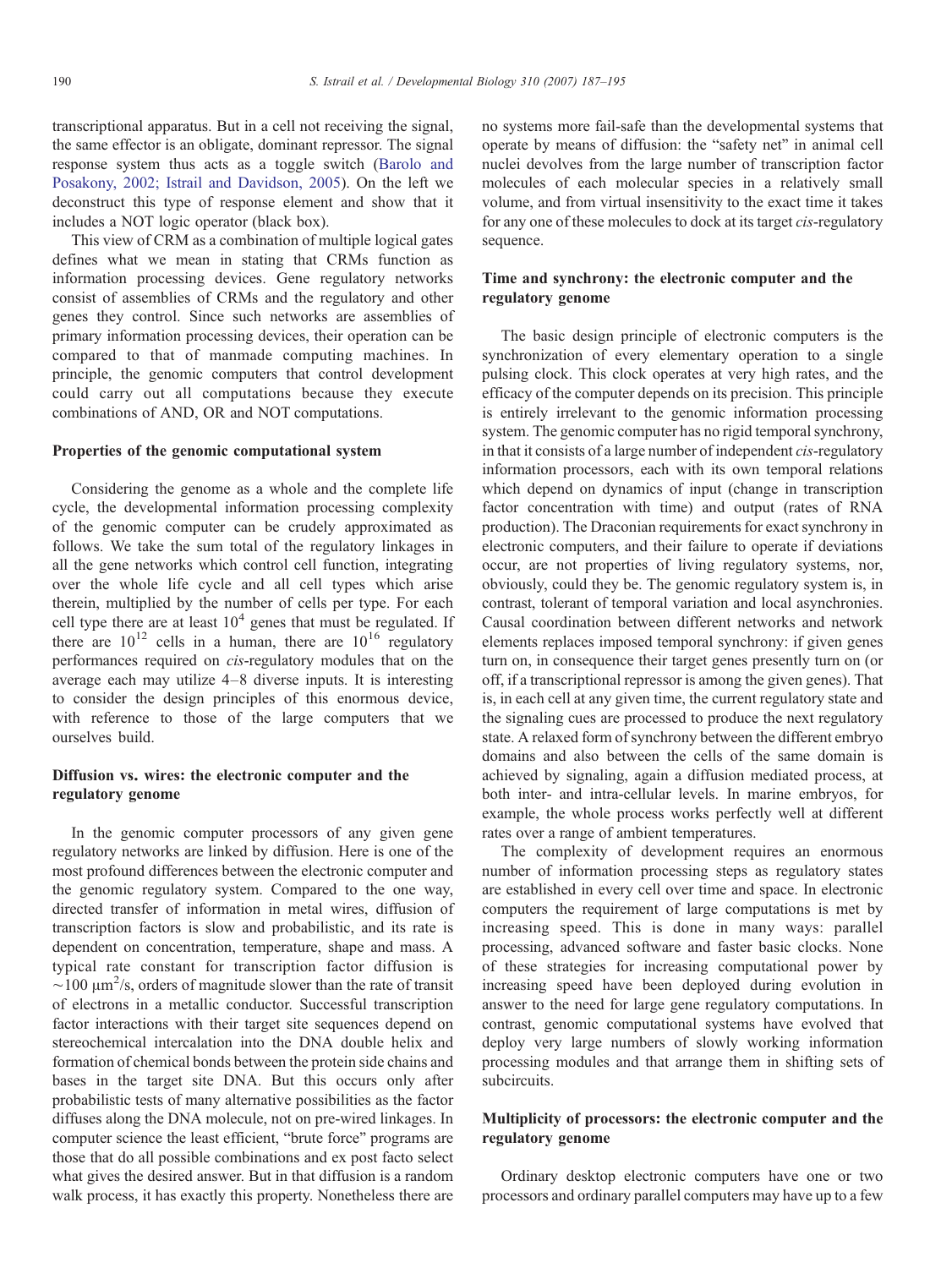thousand. The basic limitation in the number of independent processors in such computers derives from the difficulties of synchronization in fixed communication architecture. The "mean time failure," the interval between successive failures, decreases with the number of processors ([Hennessy and](#page-8-0) [Patterson, 2003](#page-8-0)). In contrast, the genomic computation apparatus includes at least several hundred thousand small independent processors (i.e., the number of CRMs in a typical animal genome; [Davidson, 2006](#page-8-0)). Perhaps  $10<sup>4</sup>$  of these are directly and indirectly linked together functionally in a given cell at any given time, if we take this as a rough estimate of the number of genes in a typical genome, each of which is regulated either positively or negatively, by CRMs.

The large number of processors operative at any one time in the genomic computer illuminates one of the major payoffs of a temporally tolerant system of intra-machine communication that runs on diffusion, rather than on communication through inflexibly designed wires. Fixed communication architecture limits not only the number of independent processors that can be effectively coordinated and programmed, but also the variety of modes of operation. The changeable architecture and temporal freedom of the genomic regulatory system in principle allow a large and flexible number of processors and a great variety in modes of problem solving. Evolutionary change in the animal body plan occurs by alterations in the gene regulatory networks that control its development. The flexibility of these networks in respect to computational design thus fundamentally underlies the processes leading to evolutionary change in major aspects of morphology.

Distributed or parallel computer clusters utilize asynchronous processors, and they share this design principle with genomic regulatory systems. However, they require a dense and tightly regulated traffic of messages passing between processors along the fixed matrix of channels. In contrast, in genomic regulatory networks the "communication channels" are formulated on an instantaneous need basis as the developmental computation proceeds: if a subcircuit of regulatory genes causes the regional activation of other regulatory genes in given cells, the products of these genes will find their downstream targets in the genome, thus creating a new subcircuit in those cells. The active genomic computer continually redesigns itself during development, within the range of the hard-wired template of potentialities resident in the DNA sequence.

## Memory: the electronic computer and the regulatory genome

Electronic computers are equipped with various forms of memory, but most are passive in that information is stored and remains there in the absence of further computation, until it is erased or overwritten. DRAM (dynamic random access memory) does require periodic refreshment of charge, but this is essentially only to preclude gradual loss of information by charge leakage. The genomic regulatory system also utilizes various forms of passive memory. The major passive mechanisms result in installation of chromatin states which "lock down" conditions of activity or inactivity that were initially

mandated by CRM interactions, but which are retained long after the relevant transcription factors have disappeared from the system. Among phenomena of this type are histone acetylation and deacetylation, histone methylation, DNA methylation, installation of polycomb or trithorax group complexes (see [Davidson, 2006](#page-8-0) for review). As is also true of the memories of electronic computers, the information storage i.e., of a state of gene expression, is initially put in place by a computational interaction (on a CRM), and it can also be erased, by restoration of the initial state. However, a basic difference between the passive memories of electronic and genomic computers is that any place in the genome may be utilized for installation of a state of memory, while in electronic computers information is stored only in a priori dedicated, rigidly defined subdomains of the machine.

The genomic regulatory system utilizes another, extremely important kind of memory altogether. This is a dynamic or active rather than passive memory, in which transcriptional subcircuits maintain given regulatory states, as directed by inputs to continuously functional CRMs. Intra-cellular positive feedback subcircuits linking regulatory genes are an example ([Fig. 2A](#page-5-0)). Once they are set up they force continuing transcriptional expression of the participant regulatory genes and thus of all genes which are downstream targets of these regulatory genes. Hence the regulatory state generated by the locked in set of regulatory genes is "remembered," that is, it continues to be presented. A second very common kind of active, transcriptionally driven memory subcircuit is the "community effect" [\(Fig. 2](#page-5-0)B) ([Gurdon, 1988; Davidson, 2006\)](#page-8-0). Here all cells of a territory signal to one another mutually, and this signaling is essential to maintenance (memory) of the territorial regulatory state. The mechanism is that in each cell the CRM of the gene encoding the signal ligand responds to the transcriptional effector of the same signal from the adjacent cell. This produces an intercellular positive feedback circuit. The unique feature is thus essentially the use of actively driven memory of state produced by inter- and intra-cellular transcriptional feedback subcircuits, a feature that is almost universally found in those gene regulatory networks so far analyzed ([Davidson, 2006](#page-8-0)).

In the electronic computer the central processing unit (CPU) and the working memory used for computation are separate parts of the device. They are connected by hard wires. Due to the separation of the CPU and memory, all data and operations that need to be performed must travel from the memory to the CPU or between CPU and memory. This gives rise to what is called the "von Neumann bottleneck" [\(von Neumann, 1945\)](#page-8-0). Wrote Backus, "Surely there must be a less primitive way of making big changes in the store than by pushing vast numbers of words through the von Neumann bottleneck …much of that traffic concerns not significant data itself but where to find it." ([Backus, 1978\)](#page-8-0). But such bottlenecks are irrelevant to the genomic computer, in which the cis-regulatory information processing nodes may be an intrinsic part of the dynamic memory circuitry. In the genomic computer, when passive memory is employed it does not directly provide input into the nodes where information processing is taking place; passive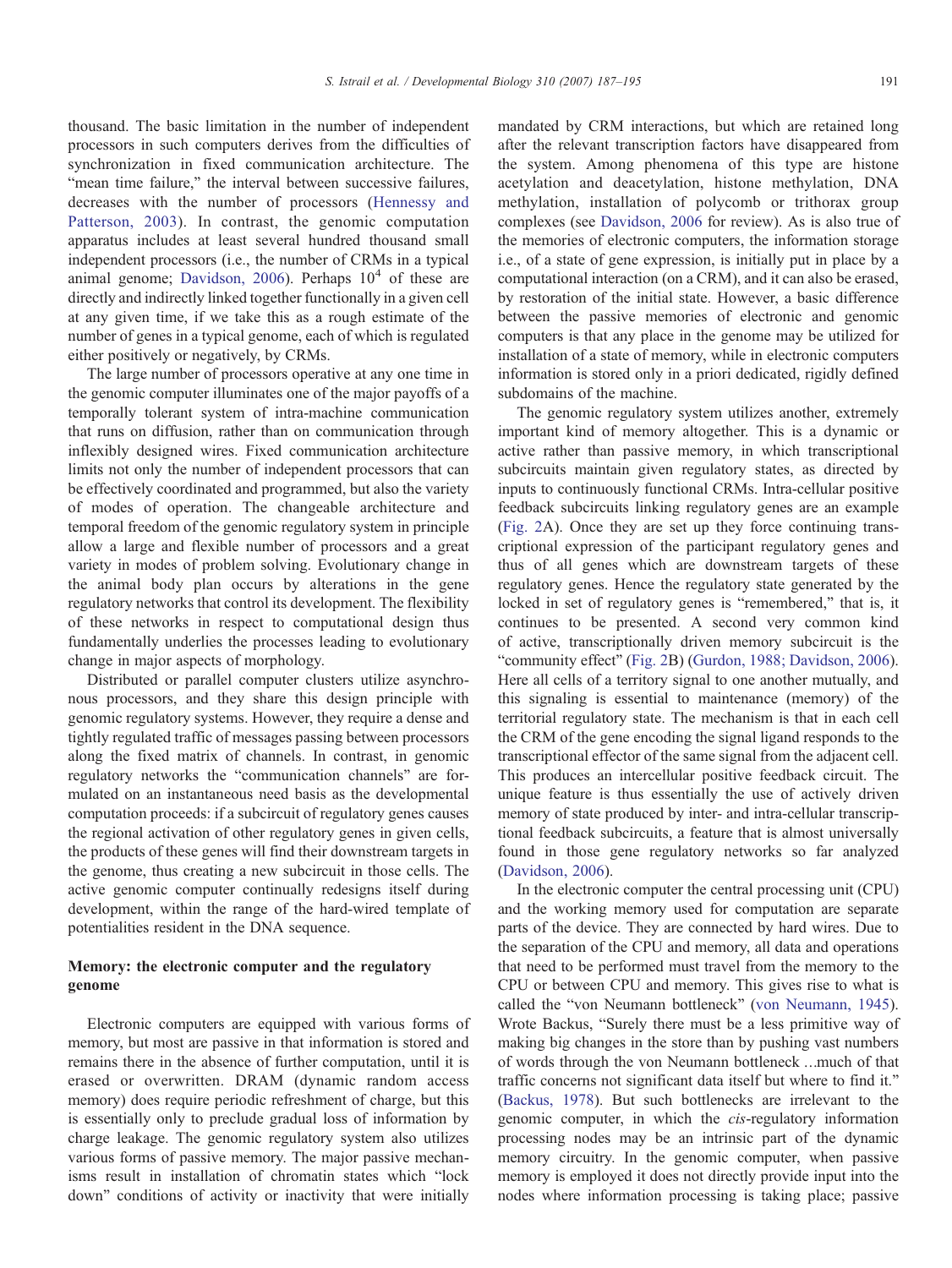<span id="page-5-0"></span>

Fig. 2. Properties of the genomic computational system, dynamic memory and robustness. (A) An example of an intra-cellular positive feedback subcircuit. Gene A product auto-activates its own cis-regulatory element and also activates gene B expression. Gene B product feeds back to provide a necessary input into gene A cisregulatory element. (B) Intercellular positive feedback circuit, a community effect. A ligand is secreted and activates a signaling pathway in the neighboring cell, which has a direct activating input into the ligand cis-regulatory element. Thus, all the neighboring cells in this territory signal to one another so the cells are locked in a specific regulatory state. (C) Exclusion of alternative fate by repression. One of the key specification genes of domain A represses a key specification gene of domain B, and vice versa. This mutual exclusion prevents specification state ambiguity that could result from an erroneous activation of both genes in the same territory. (D) Feed forward loop. Gene A activates the expression of gene B and together they activate the expression of gene C. (E) This synthetic network describes the specification of two neighboring domains in the embryo, A and B, as illustrated in the embryo diagram on the upper panel. The *cis*-regulatory element of "local repressor" (light blue line) responds to a maternally localized input so that local repressor is expressed only in domain A. Local repressor represses an otherwise ubiquitous repressor, "global repressor (gray line)," that keeps all the genes of domain A subcircuit off except from the cells where local repressor is expressed. Transcription factor A1 turns on in domain A due to local repressor activity and a ubiquitous activator. Transcription factor A1 provides a positive input into the *cis*-regulatory elements of two other targets of global repressor, transcription factors A2 and A3. Transcription factor A2 input is also necessary for the activation of transcription factor A3, so the three genes A1, A2 and A3 form a feed forward loop. Transcription factors A2 and A3 form a positive feedback loop that locks domain A in this regulatory state. The three genes, A1, A2 and A3, activate the expression of a differentiation gene battery that is specific to domain A. Another target gene of global repressor is ligand, a signaling molecule that is transcriptionally activated in domain A. Reception of ligand by the neighboring tier of cells activates the transcription factor B1 there. Transcription factor B1 locks itself on to fix domain B specification state and also activates domain B differentiation gene battery. In order to exclude alternative fate, transcription factor B1 represses the expression of transcription factor A2 in domain B and transcription factor A2 represses the expression of transcription factor B1 in domain A.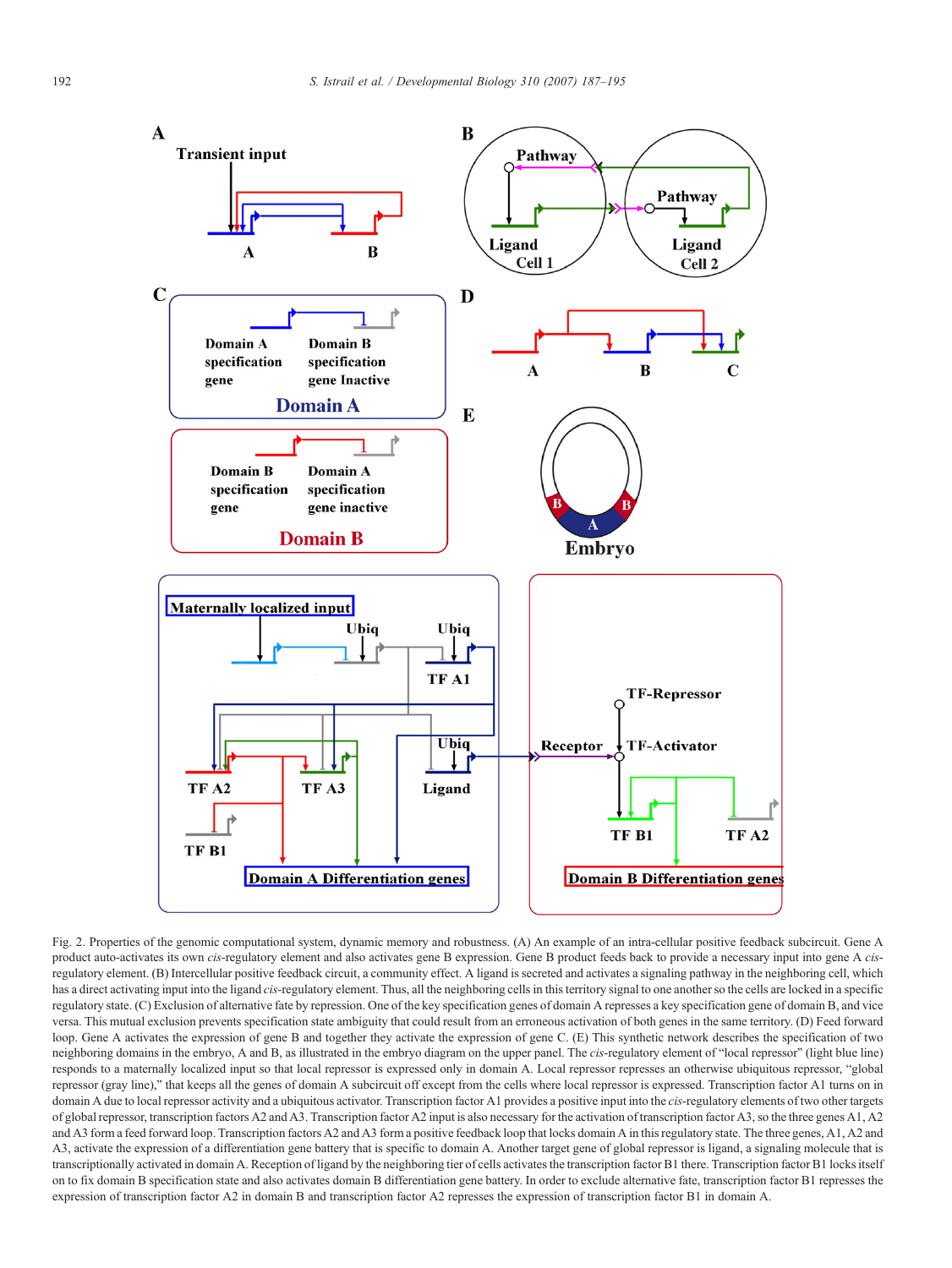memory devices are downstream of the cis-regulatory responses to transcriptional inputs.

# Robustness: the electronic computer and the regulatory genome

Robustness, the quality of being "strongly built" (Webster's English dictionary) is an urgent requirement because this quality is inversely related to the failure rate. Here we consider the kinds of strategies by which failure is minimized in genomic regulatory systems, compared to those of electronic computational systems. In electronic computers hardware solutions include features such as majority gates, that is, engagement of several identical copies of the same circuit with selection of the majority output; and inbuilt error detection circuits that check for glitches after the fact, e.g., by monitoring conservation of bit number in the results of a computation. Software may also incorporate many different strategies for diagnosis of error cause and location.

The possibility of failure is minimized in a completely different way in the genomic regulatory systems that control animal development (to which these considerations are confined): essentially, they utilize multiple design devices to doubly and triply ensure every regulatory state they set up. One strategy is use of diverse kinds of subcircuit which prohibit alternative states. A second is to lock down by an active transcription subcircuit the state required in a given spatial domain and at a given time. Commonly these are combined: a regulatory state is set up in a given domain in response to an initial transient input; the consequence of this is installation of a feedback circuit, sometimes multiple feedback subcircuits, within or among the cells of this domain which ensures the continued active maintenance of this state ([Figs. 2](#page-5-0)A, B; see Memory: the electronic computer and the regulatory genome). But also, within the domain, repressors of possible alternative states are transcribed [\(Fig. 2C](#page-5-0)); and at the same time in cells outside the domain, the regulatory state of the cells within the domain considered is specifically repressed at the transcriptional level. Furthermore, in addition to feedback subcircuits, there are other positive circuit devices that reinforce given states beyond their initial specification. These include feed forward subcircuits ([Fig. 2D](#page-5-0)) and more complex cross-regulatory subcircuits in which multiple inputs impinge on each gene, and these inputs themselves derive from genes which respond to one another's outputs. A synthetic example meant to illustrate the way such circuit design elements are combined to produce robust regulatory states in two adjacent territories is shown in [Fig. 2](#page-5-0)E (see legend). The example is imaginary, but not too imaginary: all of the design features in [Figs. 2](#page-5-0)A–D and all the combinations in [Fig. 2](#page-5-0)E are indeed to be found in the sea urchin endomesoderm gene regulatory network (for current version see [http://sugp.caltech.edu/endomes/\)](http://sugp.caltech.edu/endomes/), and they occur in various other such networks as well (reviewed in [Davidson, 2006\)](#page-8-0).

Genomic circuit designs of this nature may seem unnecessarily redundant, compared to a minimum streamlined engineering design. Their character emerges from two fundamental attributes. First, they have been selected in evolution to provide maximum insurance against the possibility of catastrophic developmental failure, even under rare circumstances. In their architecture resides the "strongly built" quality of cellular regulatory state specification. Second, the subcircuit elements of any given developmental system may be of different ages and origins in evolution ([Davidson and Erwin,](#page-8-0) [2006](#page-8-0)); some pieces of the system have been co-opted from other functions, others assembled de novo and added in on top of pre-existing subcircuits.

In addition there is an underlying layer of robust regulatory design not considered here. This is in the internal structure of the individual cis-regulatory modules which constitute the nodes of gene regulatory networks (exemplified by the endo16 gene; [Yuh et al., 2001, 2005](#page-8-0)). For example such modules often contain multiple target sites for given factors and utilize multiple different factors to accomplish given tasks, such as promoting gene expression.

# Hardware and software: the electronic computer and the regulatory genome

Computational paradigms are based on the concepts of hardware and software. However, nothing shows more clearly the distinctions between manmade computers and the genomic information processing system than the clumsiness of the concepts of hardware and software when these concepts are applied to biological regulatory systems. Genomic DNA is both the essential physical component of the regulatory apparatus (hardware) and the digital regulatory code (software); these properties are physically inseparable. The transcription factors are physical entities which execute regulatory functions (hardware) but their summed identity in any given nucleus at any time constitutes the regulatory input program for that moment (software); these properties too are physically inseparable. The concept of computational hardware is particularly inadequate for gene regulatory networks, which are continuously reorganizing themselves as new regulatory genes come into play and engage new targets to deploy new subcircuits. Readout of the DNA produces new transcription factor combinations and thus new regulatory states, and these cause further new readout of the DNA. This is the essence of development, i.e., change in regulatory state: but conventional computers do not develop as they work.

So how should we think of the overall genomic regulatory code for the body plan of each species that is inherited with its genomic sequence? The regulatory machinery is a real physical entity consisting of those DNA sequences constituting its cisregulatory units. Its operation is mandated by its hardwired cisregulatory sequence, but what it does depends entirely on the regulatory state these sequences see in each given cell at each given time. If we add together all the conditional gene network operations, integrating over all cells and the whole life cycle, then we arrive at the total regulatory potentiality of the organism. But the operative words here are "potential" and "conditional": genes and their regulatory modules are used in overlapping combinations to produce diverse functional connections among regulatory genes in different developmental contexts. We can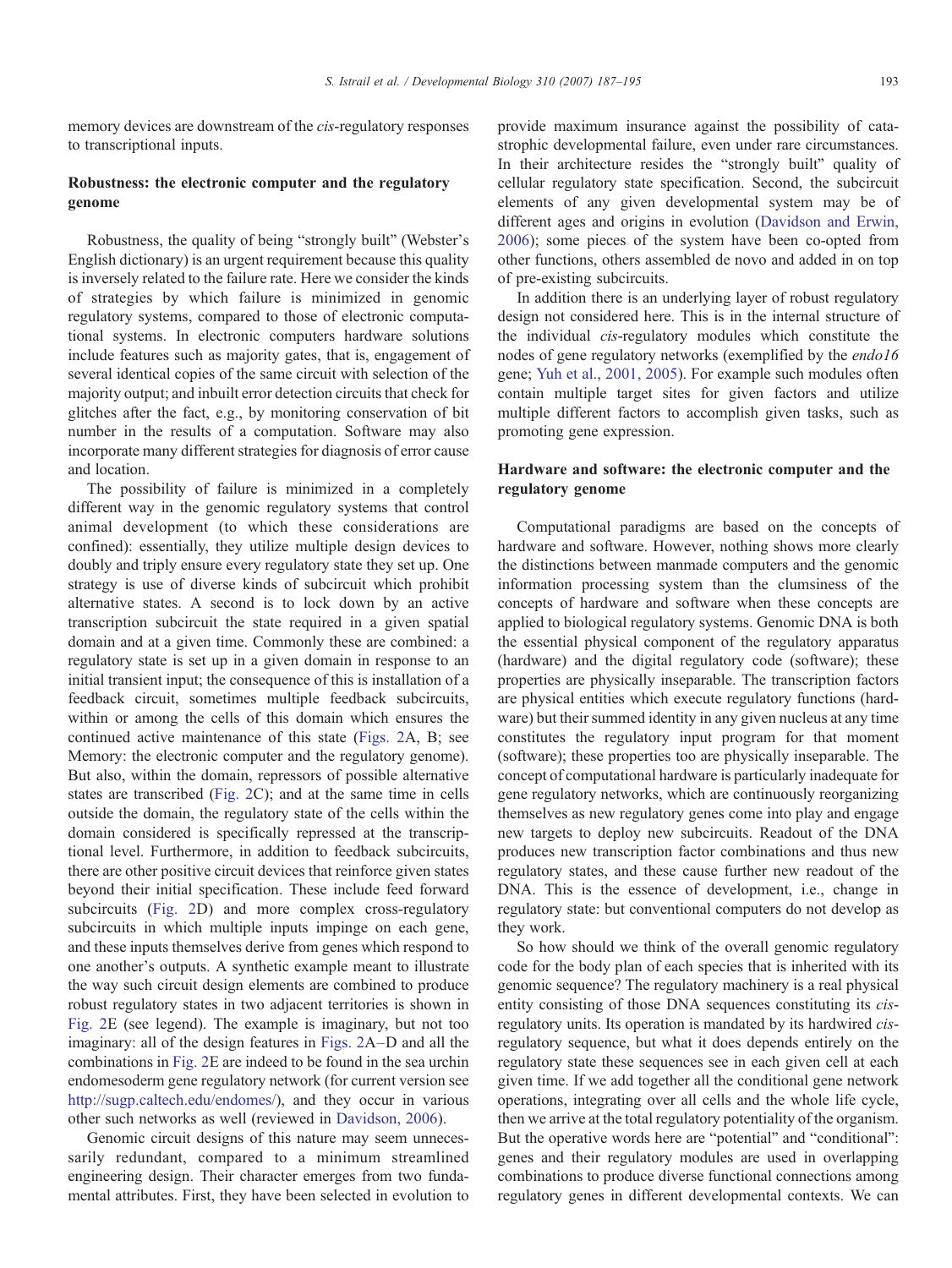imagine a static genomic map that includes all transcription factor target sites for all genes, but this does not in itself tell us how the regulatory system works in development since we can only describe the regulatory code in terms of the operative gene regulatory network architecture for all times and cells. The conditional structure of the overall developmental regulatory system of an animal is the basic reason "hardware" and "software" as distinct aspects of the computational system are not useable concepts for the genomic regulatory computer.

## Evolvability and the genomic computer

Evolutionary change in the body plans of animals is driven by reorganization of given aspects of developmental gene regulatory networks [\(Davidson and Erwin, 2006](#page-8-0)). What this means is altering network architecture by altering the regulatory linkages, particularly in CRMs that control regulatory gene expression. This is the basic and general mechanism of body plan evolution in animals, generally thought of as "co-option" of regulatory gene expression to new functions (for a review see [Davidson,](#page-8-0) [2001\)](#page-8-0). Mechanistically, co-option depends on cis-regulatory changes at the DNA level: either by the transposition of a preexisting CRM to the vicinity of a different gene, causing the gene to fall under the different regulatory controls ordained by the DNA sequence of the incident CRM, or by the mutational acquisition in pre-existent CRMs of target sites for transcription factors that did not previously affect them. If the gene controlled by the CRM encodes a transcription factor, the result is potential expression of a novel transcriptional regulatory state with respect to time and space in the developing organism.

The regulatory evolution of the animal body plan by institution of novel linkages among regulatory genes, the most potent of all evolutionary mechanisms, depends directly on a definitive physical feature of the genomic computer. Thus the possibility that novel regulatory gene expression in a given context will affect downstream events follows immediately from the property that internal communication in the genomic regulatory computer works by means of transcription factor diffusion. For example, consider a regulatory gene that comes to be expressed in a new spatial domain due to appearance of novel activator sites in its CRM. In the diffusion-mediated interaction system the factor this gene encodes will automatically find its target sites in other genes since all potential DNA target sites are searched. Thereby CRM mutations may cause effective change in cellular regulatory state and hence in the functional character of cells in a new spatial domain. The diffusion-mediated communication mechanism of the genomic computational system can be said to provide the essential mechanistic basis of regulatory evolvability. This is of course a macroevolutionary mechanism. Alterations in regulatory state may only affect peripheral genes and produce small morphological changes, for example, by addition of a given keratin genes to an integument gene battery. But they may also produce much larger changes, as for example if they affect expression of inductive signaling molecules in space, or cause reassignment of gene network subcircuits which encode aspects of the body plan (cf. [Davidson](#page-8-0) [and Erwin, 2006\)](#page-8-0).

## Some implications

Abstractions focus the mind on essential features easily occluded by masses of details. Viewing the genomic regulatory system in terms of its logic processing functions is an abstract approach that will ultimately have direct practical import in the area of synthetic regulatory biology. At the cis-regulatory level, the first implication is that given kinds of logic gate and combinations thereof are functional features that are independent of specific transcription factor identities and biochemistries. That is, there are many ways to make an AND gate or a NOT processor. This in turn invites the approach of parsing known CRMs so as to deconstruct them into their component elemental logic functions (as in the start made by [Istrail and Davidson, 2005\)](#page-8-0). What will follow is the redesign of synthetic CRMs that are functionally equivalent to those which evolution has produced, in that they execute the same logic, though using different biochemistries and factors. By such means will we achieve a final level of demonstration that we understand what developmental CRMs are really doing. The same arguments pertain to synthetic redesign of information processing gene regulatory network subcircuits. At this level as well, multiple combinations of diverse regulatory genes are linked in different systems to generate the same abstract outputs (e.g., [Oliveri](#page-8-0) [and Davidson, 2007\)](#page-8-0), which can be expressed in terms of computational logic. This is the pathway to constructing new biologically functional regulatory components, an inevitable, inescapable challenge that lies ahead. Constructing these will require understanding of the ways and means of the genomic computer, just as redesign of electronic computers requires comprehension of their principles.

A different kind of implication lies in the application of the concept of the genomic computer to early animal evolution. In all modern bilaterian animals information processing CRMs are utilized for development ([Davidson, 2006](#page-8-0)). Such CRMs might likely exist in cnidarian and ctenophoran metazoans as well. Development of all animals that display tissue grade morphological organization and fixed body plans requires that spatial gene expression be exquisitely regulated. The fundamental CRM logic gates, particularly AND and NOT gates, are utilized in organizing spatial states of gene expression, specifically in mandating domains of expression as opposed to domains of non-expression. CRMs which operate in development according to basically similar principles of combinatorial logic have been found from *Drosophila* to sea urchins and mice [\(Davidson,](#page-8-0) [2006\)](#page-8-0). Since such CRMs are a common shared feature of the genomic regulatory systems of complex animals, they must have been present in their common ancestors, the bodies of which, like those of their descendants, were formed by complex developmental processes.

The CRMs that process spatial inputs are themselves functionally linked into developmental gene regulatory networks in all types of animal embryo so far studied at this level. These networks are also a shared property of complex animals and therefore an ancestral character of complex animals. In considering the more remote origins of animal life